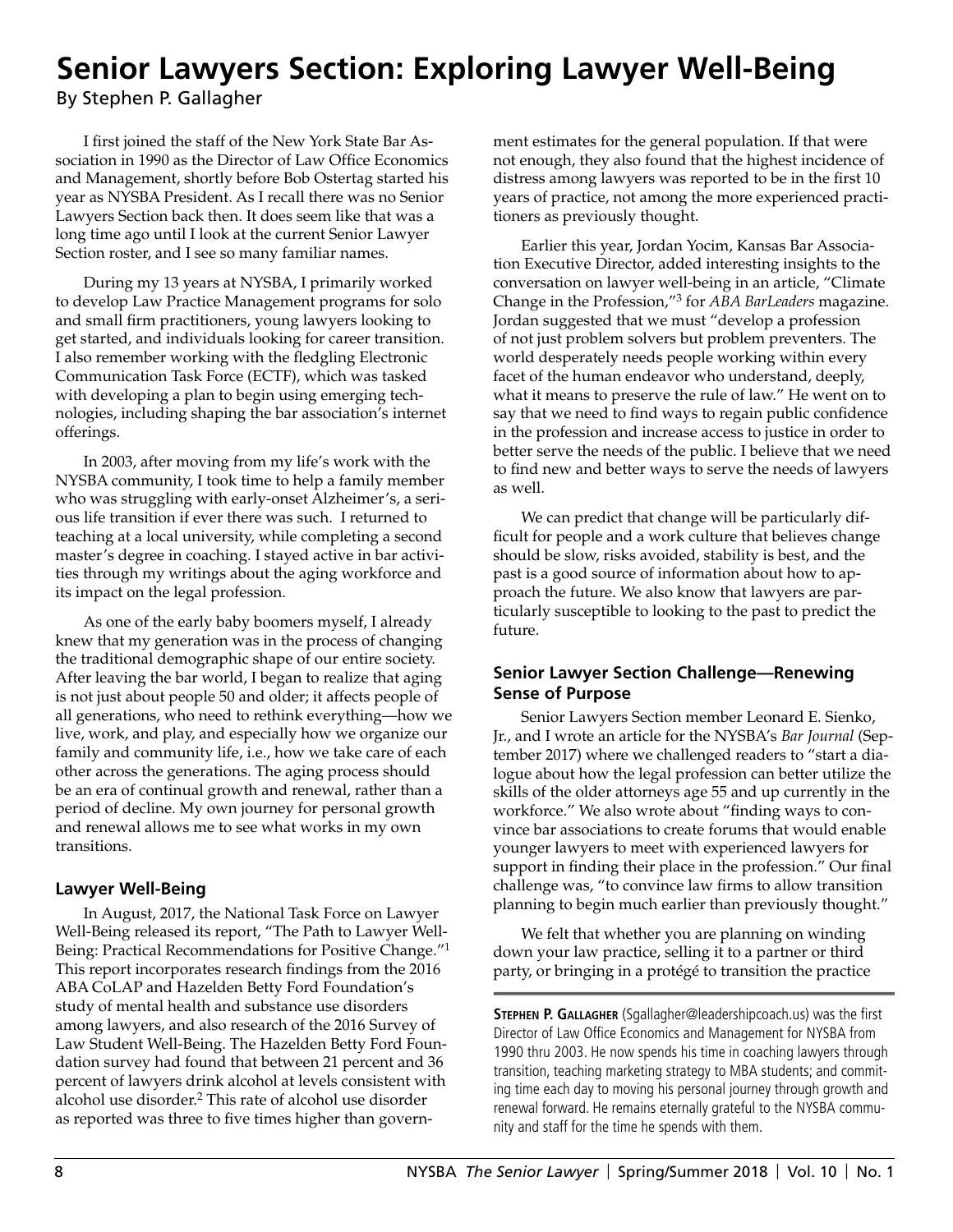over time, bar associations could do more to help members transfer their life works. Lenny and I also believe that everyone who holds a license to practice law needs to be involved in this dialogue, because senior lawyers cannot solve this on their own. I want to thank the leadership of the Senior Lawyers Section for inviting me to keep the conversation alive.

The Senior Lawyers Section is made up of lawyers who are age 55 or older. Today, it is one of NYSBA's most rapidly growing Sections, but with only age as a qualification, it may be difficult to determine what such a diverse group of lawyers want for value in their membership. Recent research conducted by Adam Grant,<sup>4</sup> a Wharton School professor who specializes in making workplaces more collaborative, creative, and productive, may be helpful. Grant worked with Facebook personnel to find out what their employees value most, beyond fulfilling basic needs.

Facebook surveyed its workforce twice a year, asking what employees value most. After examining hundreds of thousands of answers, the research team identified three motivators: career, community, and cause. Facebook employees rated all three as equally important, but people aged 55 and above were the only group at Facebook who cared significantly more about cause than about career and community.

#### **Career Is About Work**

The Facebook study shows that having a job provides autonomy, allows individuals to use their strengths, and promotes learning and development. We may assume that Senior Lawyers Section members share these same career aspirations. Many are trying to determine whether to continue to pursue their full-time legal careers or transition to a new position, a reduced time commitment at their current position, and/or retirement from a full-time legal career.

At this same time, the profession is losing market share as the public turns to more accessible, affordable alternative legal service providers. This suggests that the legal profession's "well-being," or existence as we currently know, it may be at risk, so the senior lawyer has a vested interest in making meaningful changes in the profession to help the profession continue to survive and thrive. So, career interests should clearly remain at the heart of the Section's motivation and program.

### **Community Is About People**

Feeling respected, cared about, and caring for others is key for building communities. Our sense of well-being is connected to the broader community. We don't live our lives in silos. Lawyers looking to move away from fulltime law practice will need a broader range of communities and networks to make this transition. Senior lawyers looking to transition away from full-time law practice may need to explore new types of relationships, e.g., with young lawyers who may, themselves be interested in moving into full-time law practice.

In my experience, bar associations, as legacy institutions, have a particularly low tolerance for risk, even an intense bias against change—of any kind. In decades past, the core value of such legacy institutions was isolation closed systems. Their actions were closed off from outside influence, all interactions and knowledge transmitted within these closed systems. One of the major shifts in the digital age has been pervasive connectivity—to each other and to what seems like every piece of information ever created.

In the early days of the Task Force on Electronic Communications (now the Electronic Communications Committee), I remember a meeting held at Cornell Law School where we met with co-directors Thomas R. Bruce and Peter W. Martin of The Legal Information Institute (LII). I refer to this meeting because it stands out in my mind as an excellent example of how powerful open communities have become. It was 1992 when LII was just beginning to build its online community of collaborators whose mission was to promote open access to law, worldwide. They brought together publishers, legal scholars, computer scientists, government agencies, engineers, and editorial teams housed at the Cornell Law School in Ithaca, NY. I remember they had just started offering the opinions of the Supreme Court ten years before the Court had its own website. Today, their extensive legal collections are used by more than 32 million people from more than 240 countries and territories.

Bar associations, like much of society, are increasingly complex, filled with so many intertwining and diverging interests, personalities, and issues, that no one can confidently represent everybody else's point of view. Bar associations need to set priorities to provide services as solutions to address the needs of lawyers at every stage along their career paths.

Today, bar associations, with countless overlapping constituents, can be where real value is found at the intersection of spontaneous encounters and collaboration. Lawyer well-being is seen as far more complex than in the past, requiring support by a broader range of communities beyond the profession's former boundaries. Expanding the range of community initiatives for the aging workforce and lawyer well-being should be at the heart of the Senior Lawyers Section.

### **Cause Is About Purpose**

Feeling that you can make a meaningful impact on other people, identifying with the organization's mission, and believing that it does some good in the world is key for meaning and cause. Most of the lawyers I have worked with over the years have never had a problem finding meaningful causes. When transitioning from full